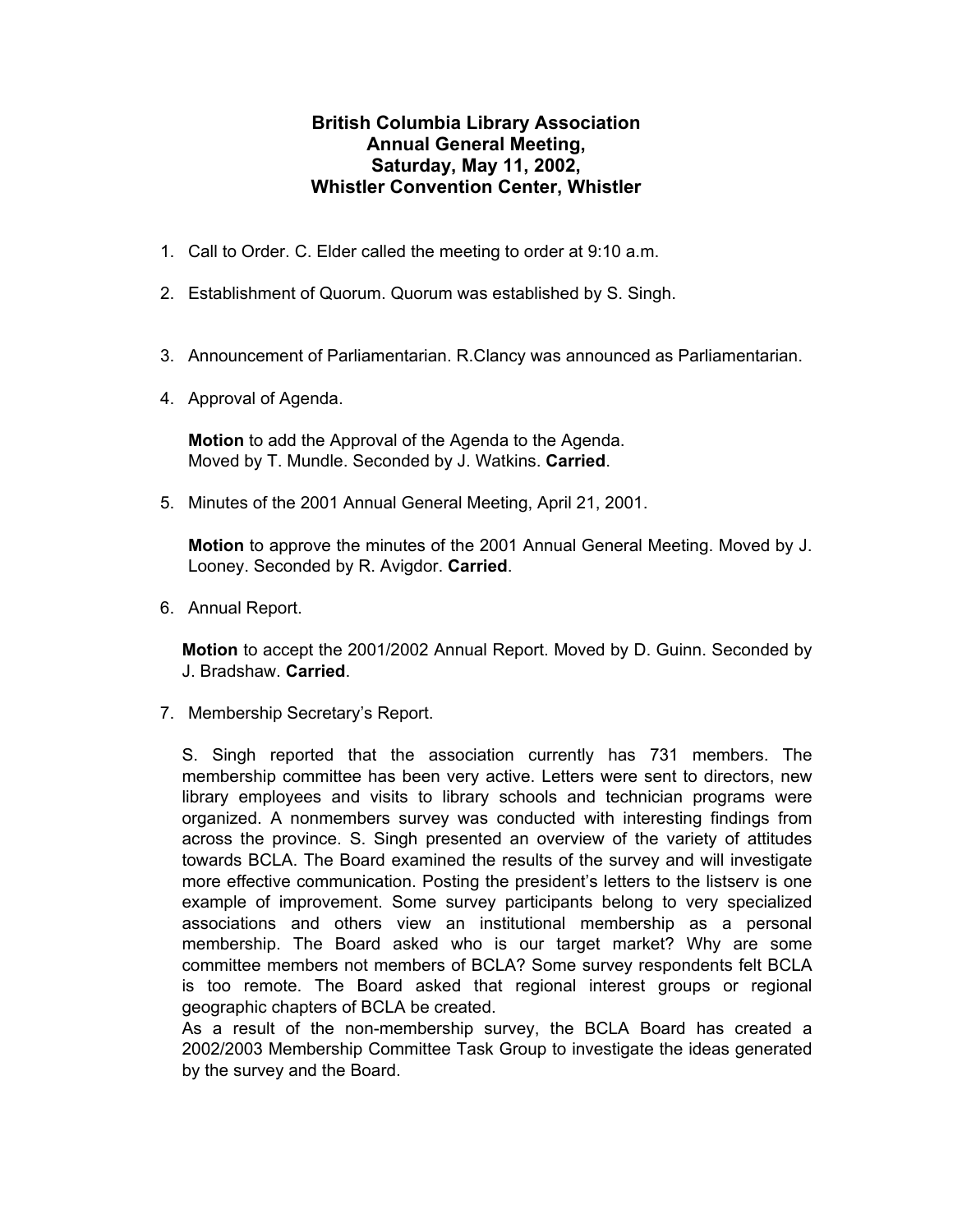**Motion** to accept the membership report. Moved by S. Roberts. Seconded by A. Nussbaumer. **Carried**.

8. Treasurer's Report.

N. McAllister thanked R. Avigdor and M. Burris for all their help during his appointment as treasurer.

a) 2001 Financial statements. N. McAllister presented the 2001 financial statements. He reported that the association is in good shape and the auditors were pleased with the healthy financial state of the association. Conference revenue was up by \$8,000 and overall funds are up by \$4,000 thanks to donations. Another change is BCLA's relationship with the Vancouver Foundation. Our account has \$375.000. The Vancouver Foundation has matched our investments up to \$300,000, \$150,000 being contributed by each party. Money for operations being generated from the interest. However, as this money is not accessible, the auditors asked that the \$375,000 be removed as an asset from the books. The Board also looked at diversification and invested in a \$10,000 GIC with the Royal Bank. In response to a question from the floor regarding the Vancouver Foundation, N. McAllister recommended that we continue to diversify as we have maximized the matching funds potential with the Foundation. The BCLA grant came through and, even with some decrease in interest, the 2002 budget looks good.

**Motion** to accept the 2001 financial statements. Moved N. Gick. Seconded by A. Duval. **Carried**.

b) Appointment of Auditors.

**Motion** that Collin Barrow be appointed as auditors in 2002. Moved by S. Roberts. Seconded by T. Benson. **Carried**.

9. Nominations Committee Report.

C. Elder announced the acclamation of the Association's new Board. C. Elder also thanked J. Spurrell (Chair) for her work. Last year G. Ashoughian was vice president/president elect but will not be able to accept the presidency this year. Under Section 6.12 of the constitution, if there are no nominations from the floor the Board will appoint the president's position. C. Elder was asked to stay on as BCLA president for another year and accepted. R.Clancy will fill the past president position.

President: Carol Elder Vice President/President-Elect: Alison Nussbaumer Past President: Ron Clancy Treasurer: Ada Con Assistant Treasurer: Sylvia Roberts Membership Secretary: Jeff Conatser 2 year Director (Conference Planning): Carole Compton-Smith (2<sup>nd</sup> year)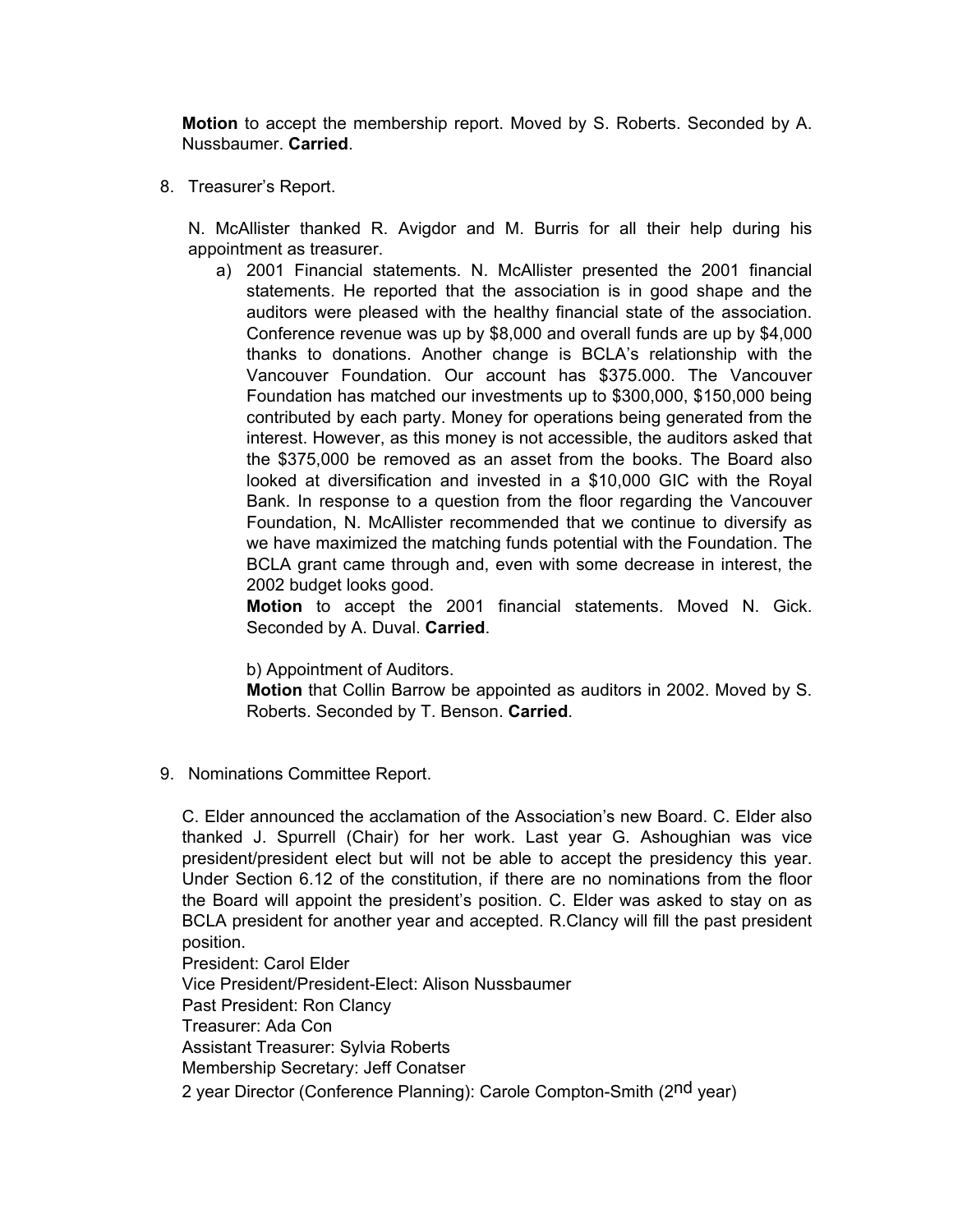2 year Director (Continuing Education): Melanie Holden (2<sup>nd</sup> year) 2 year Director (Conference Planning): Art Knight (1st year) 1 year Director: Sandra Singh (appointed) YAACS Chair: Eva Wilson ALPS Chair: Mark Bodnar Recording Secretary: Gretchen Goertz *Reporter* Editor (ex officio): Ted Benson LSB Liaison (ex officio): Jim Looney

**Motion** to accept the new Board by acclamation. Moved by D. Thomas. Seconded by P. Swanson. **Carried**.

10. Resolutions Committee Report.

Two resolutions were presented by J. Bradshaw. Both were submitted by the Information Policy Committee and distributed at the meeting in print. **Motion** to approve the first resolution concerning the Legal Services Society and Legal Resource Centre. Moved by S. Roberts. Seconded by P. Whitney. **Carried**.

Second resolution regarding the Freedom of Information Act.

**Motion** to amend the last paragraph as follows: "And Be It Further Resolved that BCLA write to the Premier and Attorney General and the NDP Leader expressing the opposition of BCLA to the cutbacks imposed on the Office of the Information and Privacy Commissioner and the Departmental Information Access Coordinators, and encourage individual librarians and library Boards to also write to the Premier, Attorney-General, municipal councils, NDP Leader and local MLAs expressing their opposition. Copies of such correspondence should be distributed to the media." Moved by S. Singh. Seconded by P. Groves. **Carried**.

**Motion** to amend the seventh paragraph as follows: "And Whereas the present government is introducing a vast range of legislation which is not made available to the Commissioner in a timely manner so the Commissioner's Office can perform its mandated responsibilities to review and comment on the legislation." Moved by A. Cox. Seconded by E. Wilson. **Carried**.

- 11. Other business. None.
- 12. President's Report.

C. Elder reported a very successful year for the association, building on our strengths and gaining a reputation provincially and internationally. A goals and objectives session at Port Moody Public Library provided a document to guide our projects throughout the year. It was reviewed at the last Board meeting and advocacy and the continued development of relationships with groups, the media and students was reaffirmed. Three student representatives were active on the Board this year: Mari Martin (SLAIS), Susan Nesbitt (Langara) and Nancy Merritt (UCFV). The SLAIS representative will serve as BCLA liaison on the executive of